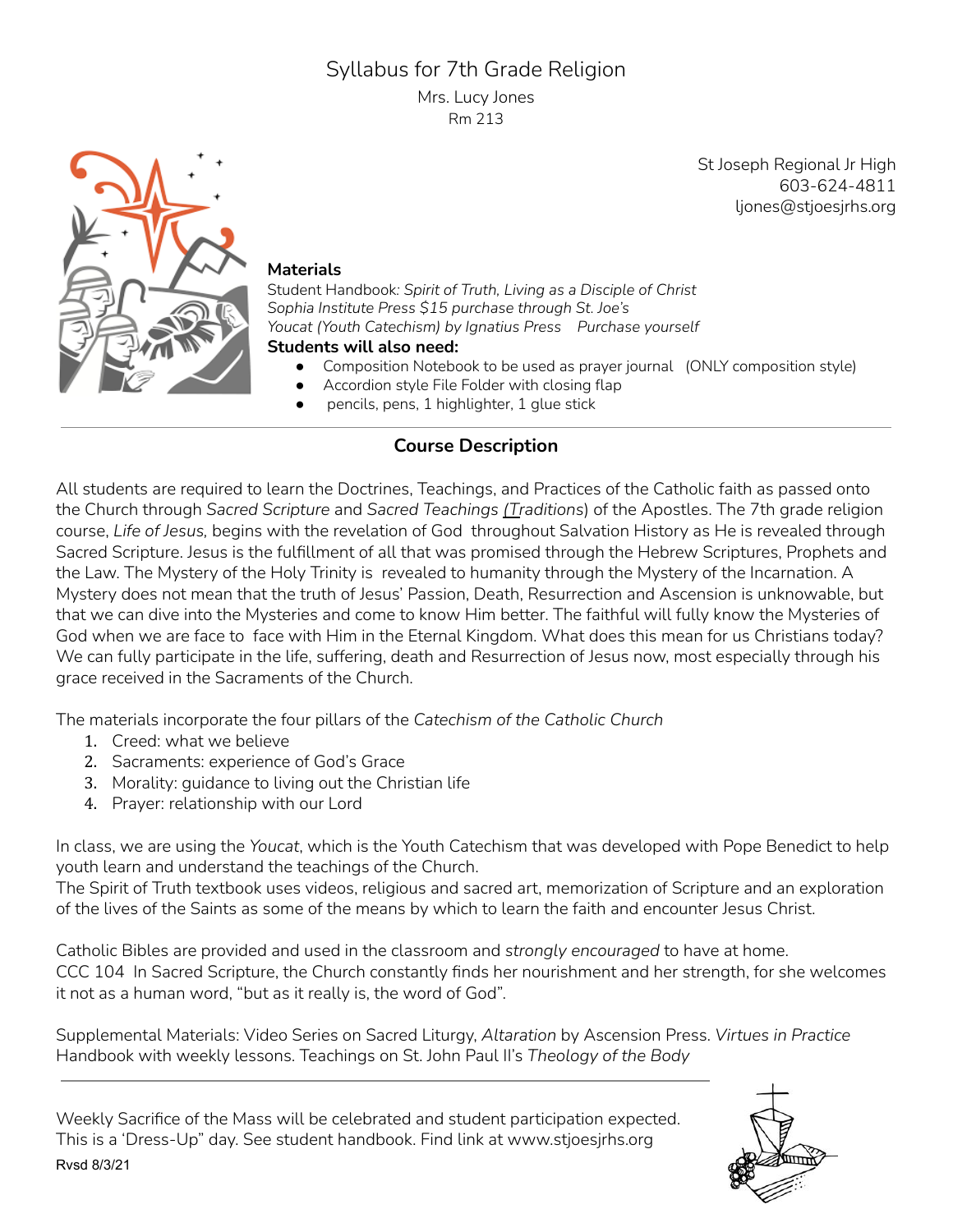#### **Topics of study in the** *Spirit of Truth* **Workbook**

| Unit 1: Personal Growth.<br>$\triangleright$ Dignity of the Human Person<br>$\triangleright$ Made in the Image and Likeness of God<br>$\triangleright$ Human, social, spiritual growth<br>Virtues<br>$\triangleright$ Gifts and Fruits of the Holy Spirit | Unit 2: Jesus and the Gospel Message<br>$\triangleright$ Divine Revelation<br>$\triangleright$ Old and New Testament<br>$\triangleright$ Mystery of the Incarnation<br>$\triangleright$ Jesus' Life, Passion, Death and<br>Resurrection<br>$\triangleright$ The Gospels |
|-----------------------------------------------------------------------------------------------------------------------------------------------------------------------------------------------------------------------------------------------------------|-------------------------------------------------------------------------------------------------------------------------------------------------------------------------------------------------------------------------------------------------------------------------|
| Unit 3: The Sacraments                                                                                                                                                                                                                                    | Unit 4: Prayer                                                                                                                                                                                                                                                          |
| $\triangleright$ Sacraments, effects and living a                                                                                                                                                                                                         | $\triangleright$ Prayer in Salvation History                                                                                                                                                                                                                            |
| Sacramental life                                                                                                                                                                                                                                          | $\triangleright$ Types of Prayer                                                                                                                                                                                                                                        |

#### **Classroom Expectations**

Students should come to class with Student Workbook, Prayer Journal, accordion style folder, pen or pencil and highlighter. Students should exhibit an attitude of openness and respect for one another's faith journey and experience. There are many opportunities for small group discussions. Be mindful of sharing quietly so all groups can hear one another. I have added my own collection of religious books and students are welcome to borrow from the class library. If a student is absent, *he/she* is expected to follow up with the teacher in person or by email to get missed work and/or arrange to take a make-up test/quiz. All religion assignments can be found in Google Classroom. There are no retakes for tests and quizzes. Students are expected to study and provide their best effort for each and every assignment and assessment. All assigned work is expected to be completed and turned in in a timely manner.

| Students will be graded on                                                                                                                                                                                                                         | <b>School Grading Scale</b><br>(see handbook) |
|----------------------------------------------------------------------------------------------------------------------------------------------------------------------------------------------------------------------------------------------------|-----------------------------------------------|
| <b>Prayer Journal.</b> Prayer Journal is checked daily. It is a<br>tool meant to increase the habit of daily prayer and the<br>virtue of prayerfulness. The content of the prayer should<br>reflect the type assigned and best effort. 0-2 points. | A+ 97-100<br>A 93-96<br>A- 91-92              |
| Unit quizzes and tests<br>Points vary, typically 10-25 points                                                                                                                                                                                      | $B + 89 - 90$<br>B 85-88<br>B-83-84           |
| In class work includes a worksheet and/or pages in<br>student workbook done in small groups, as a class or<br>independently. Some are graded. Typically 5-10<br>points                                                                             | $C+81-82$<br>C 78-80<br>$C - 76 - 77$         |
| An extended <b>project</b> each semester<br>1st semester: St. Joseph Bingo Project<br>2nd semester: Teenage Saints Wax Museum                                                                                                                      | D+ 74-75<br>D 72-73<br>$D - 70 - 71$<br>F0-69 |

#### **Grading**